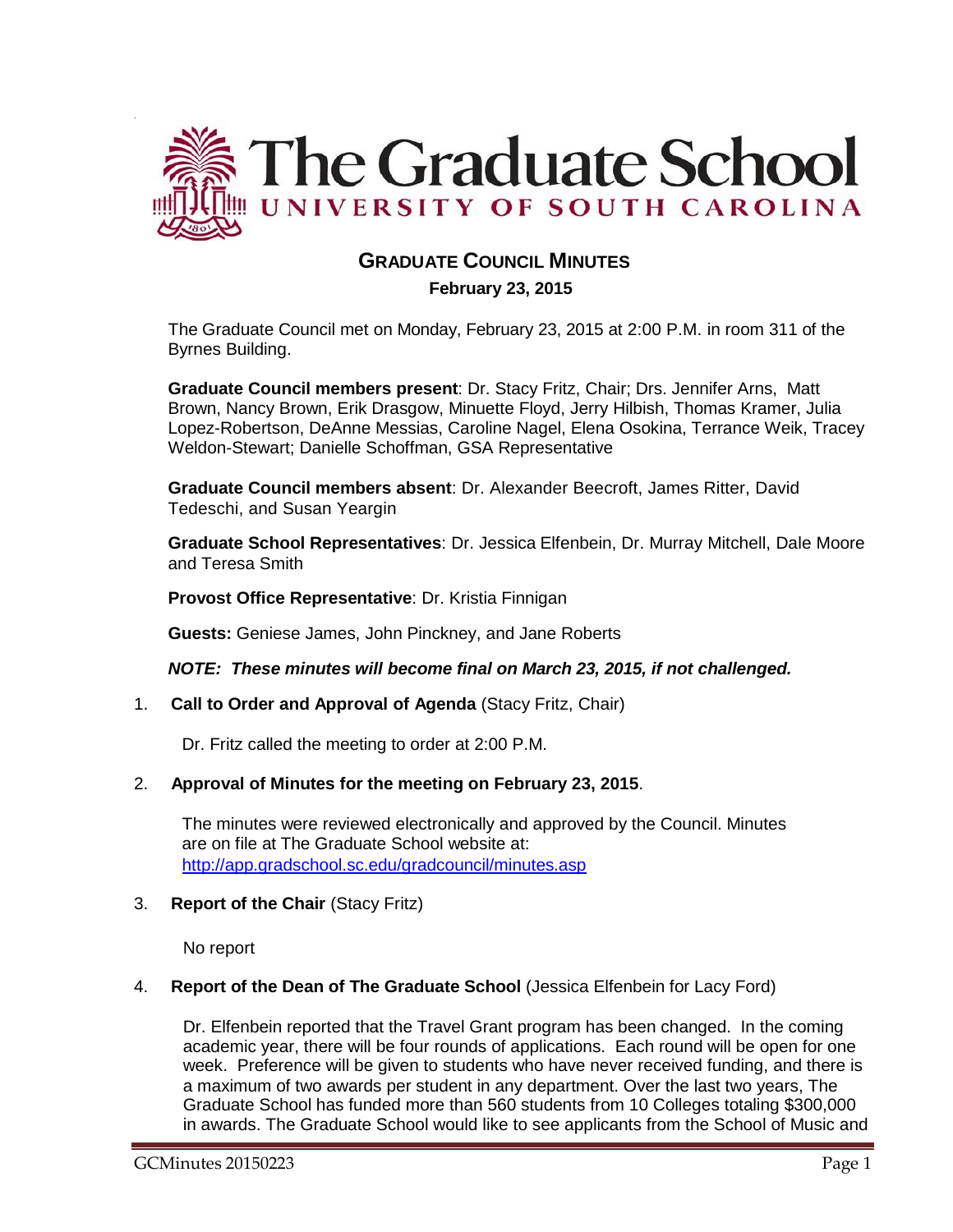the School of Nursing as Travel Grants have not yet been awarded to students in these departments.

The first round of Graduate Civic Scholar applications has ended. There were 20 applicants from five different colleges in this first round. It is open to both masters and doctoral students.

## 5. **Report of the Associate Dean/Secretary of the Graduate Council** (Murray Mitchell)

Dr. Mitchell acknowledged the tragic loss of Dr. Raja Fayad, School of Public Health. He was a member on the Science, Math, Engineering, Health Sciences, and Related Professional Programs committee. An alternative committee member will be selected in the near future.

Dr. Mitchell shared feedback received from concerned faculty members during the campus shooting. Students, faculty and staff handled themselves well under the circumstances. The University's Counseling and Human Development department has done a great job providing counseling during the days and weeks following the incident.

USC's Division of Law Enforcement will present, "Responding to an Active Shooter." It will be held on April 1 from 9:45am to 11:45am at the Center for Teaching Excellence, Thomas Cooper Library, room L511. You can find more information about the seminar at [http://www.sc.edu/cte/Spring2015/Responding\\_Active\\_Shooter\\_Session2.php.](http://www.sc.edu/cte/Spring2015/Responding_Active_Shooter_Session2.php) Please share this information with other faculty.

Additionally, Dr. Mitchell mentioned that he reviews "Requests for Academic Forgiveness." Academic Forgiveness is a mechanism in place for graduate students who have been out of school for at least two consecutive years to return to school. The reason for delaying matriculation is no longer an issue, and the student has the support of the department to return to the University. The reasons for delay range from personal tragedy to the need to care for an elderly or seriously ill family member. If there is an issue that warrants further consideration, the Grievances, Appeals and Petitions Committee can review the case.

Issues for the Academic Policy and Practices Committee are the Residency Requirement, Senior Privilege and Accelerated Program. These are mechanism in place to facilitate undergraduate students who are advanced performers to get started on graduate work. There is a need to reconcile the wording on these forms and in the Graduate Bulletin. What may be coming relative to students being able to complete AP credit while in high school which reduced the amount of time to complete the graduate degree, not by a full year, but it does shorten their load to be able to carry something more. Under the guidance of an undergraduate/graduate director in individual programs, specific students may have an opportunity to do more advanced work. A reconciliation of the language needs to be done as well as a review of the amount of credit hours that can be counted toward the degree. There is conflicting information published in several different places, and there is some policy-related content that will warrant review by Council.

An article published in a January/February Council of Graduate School's publication, identified an effort to change policy, in this state and in most other states, regarding budgeting for a graduate education. It states how we can assist legislators in understanding the needs of higher education to enhance the quality of the work we do.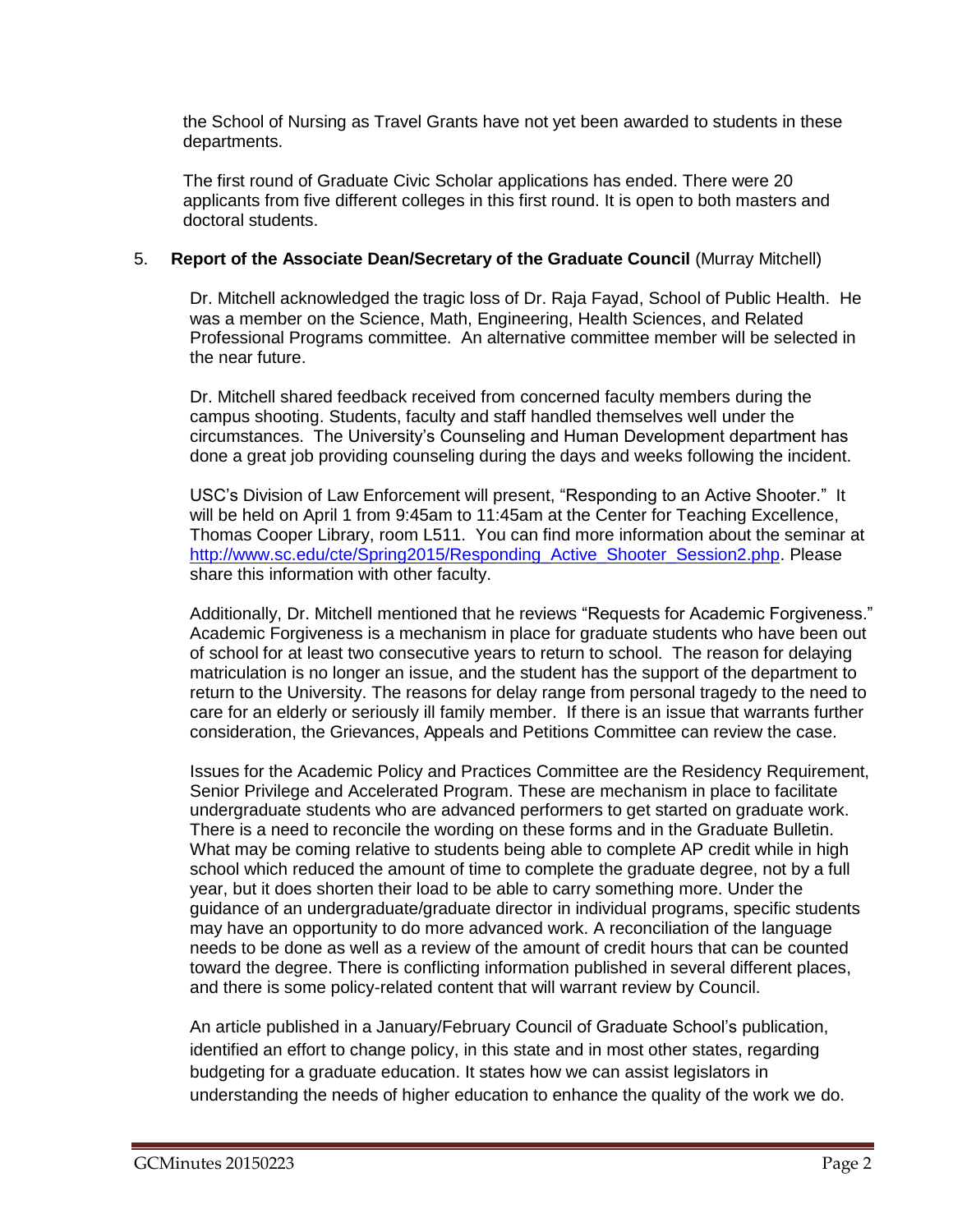The suggestion is that more data is necessary, but many budget and policy decisions are driven by human interest stories. It gets subsequent emotional votes. We have not done a good job of talking to citizens in South Carolina about graduate education and the value it has in South Carolina. The link to the Council home page and several interesting publications available for download are here: [www.cgsnet.org.](http://www.cgsnet.org/)

A reference to current Department of Education proposed college rating framework. Although focused on undergraduate education, a similar model is likely to be forthcoming for graduate education: [http://www2.ed.gov/documents/college](http://www2.ed.gov/documents/college-affordability/framework-invitation-comment.pdf)[affordability/framework-invitation-comment.pdf.](http://www2.ed.gov/documents/college-affordability/framework-invitation-comment.pdf)

## 6. **Report of the Graduate Student Association Representative** (Danielle Schoffman)

The GSA is preparing for Graduate Student Week, April 6 – 10. Information regarding a schedule of events for the week is published in the latest [GSA newsletter.](http://gradschool.sc.edu/facstaff/gradcouncil/2014/GSA%20Newsletter%20for%202-23-15.pdf) Please see the newsletter as it lists lectures and other special events sponsored by the GSA.

The GSA is partnering with Student Government to provide information on open electronic resources and open access. We are trying to better inform students what happens to their electronic thesis or dissertation once submitted. We are also trying to develop the funds to help students publish in open access journals. Danielle will provide more details at the March meeting.

## 7. **Report of the Academic Policy and Practices Committee** (Julia Lopez-Robertson)

Dr. Mitchell provided a summary of results from Peer and Peer aspirant institutions regarding Residency Requirements. Also included in the summary are the proposed changes based on the charge to the Academic Policy and Practices Committee. There is also information from the results of a query to a listserv of the Council of Graduate Schools (CGS). The results indicate that 4 programs with no central requirements defer to each program to identify residency requirements. Four programs have two consecutive semesters or allow adaptations when programs would seek their own specific requirements. Three programs had no central requirement at all. If the student could attain the degree, then the residency requirement was met. One institution has a Residency Requirement of four semesters of full time enrollment, another's was a single semester or two summers of fulltime enrollment. One university requires continuous enrollment to degree completion which could be one hour a semester. In contrast, University of Georgia language states that a student must be continuously enrolled to degree completion. Another had no residency requirement at all, and the other university site was under construction as they were undertaking the same type of research regarding residency.

The current and proposed language is presented to Council. A description of the intent of the residency requirement is provided as well as three options. The most significant change would be to shift from three semesters and 18 hours to two consecutive semesters of full time enrollment where full time is 6 hours for a student on assistantship and nine hours for those students who do not have an assistantship. Two consecutive semesters could be Fall-Spring, Spring-Summer, Summer-Fall, etc. The language for a mechanism for establishing program residency begins on page 9. Guidance intended to be provided for programs that might seek options two or three, identify a program-specific alternative for a residency plan particular for online delivery. Option three was formulated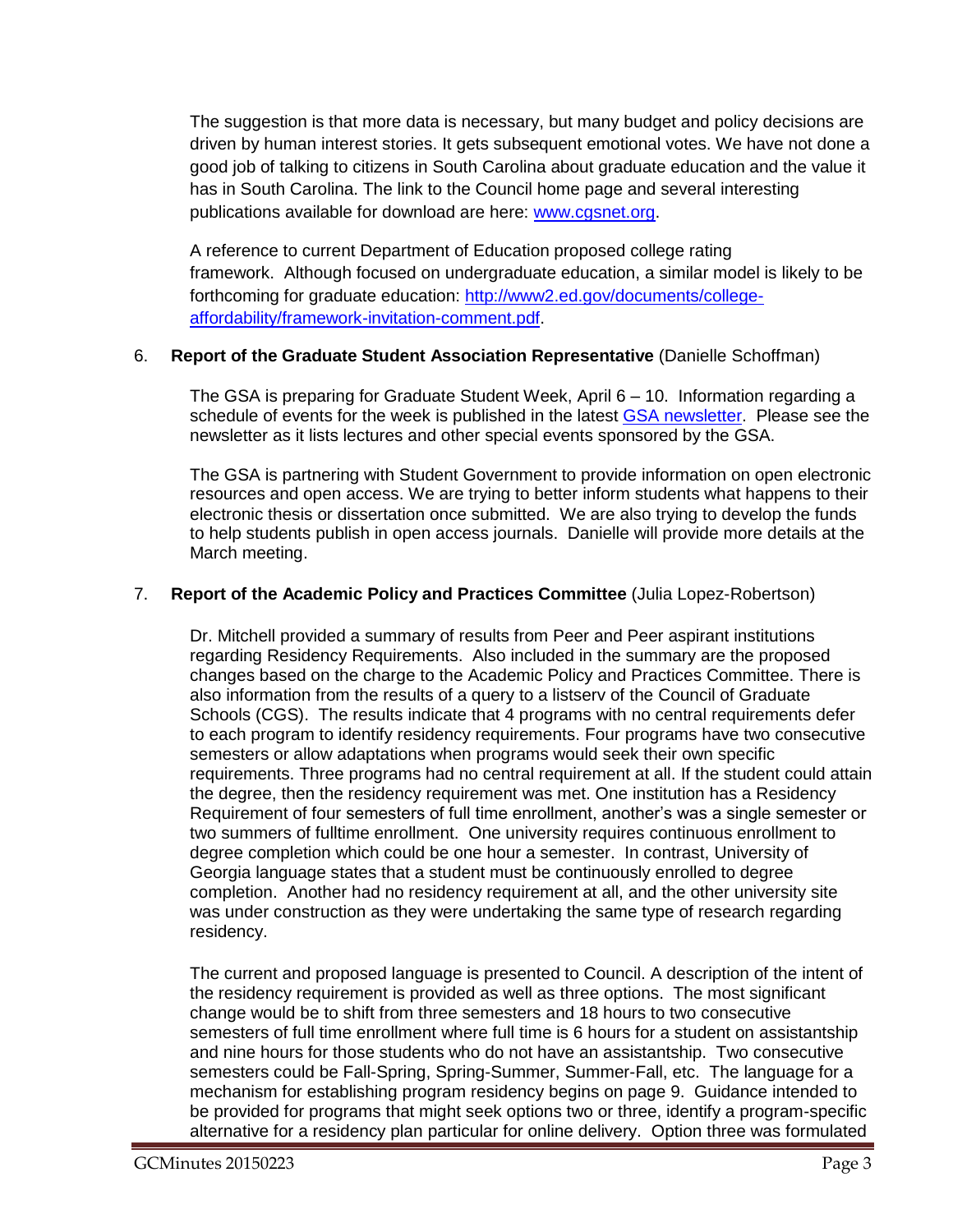to deal with the circumstance of an individual student as opposed to reoccurring situations.

The language is intended to offer guidance to anyone trying to design a residency program. If you wonder, "What is my obligation as a mentor or dissertation director to design some sort of experience that meets the spirit of what residency is supposed to be?" Notions of disciplinary depth and breath, scholarly emersion, professional socialization, and professional practice were identified as the components that were supposed to be addressed in the spirit of a residency requirement. The options are to accommodate different circumstances. There may be more desirable ways to do this as doctoral degrees evolve. Not all doctoral programs lead to academic positions. There are a variety of career paths out there for folks, and so the notion of residency may evolve in that context.

Dr. Fritz stated that in this case, fulltime enrollment appears to be a surrogacy for residency. She then asked, if residency refers to location, and if the student should be located close enough to the institution to physically attend.

Dr. Mitchell responded that the location issue can be addressed when students are fulltime enrolled. Those conditions are met when a student is fulltime enrolled. It is possible for a student to be distance education enrolled and take six hours. However, if enrolled in distance education they are not a graduate assistant. Six hours would not be considered fulltime and not meet the residency requirement as written. This would fall under option 2, if not option 3, to propose an alternative way of emersion in the discipline.

Dr. Hilbish asked if the term 'graduate assistant' included research assistants. Dr. Mitchell responded that it does include teaching assistant, research assistants, instructional assistants, and program assistants.

The language for the Residency Requirement is borrowed heavily from Virginia Tech. Permission will be sought if Council decides to use this language.

Dr. Elfenbein asked about residency and enrollment because USC has many students who are not continuously enrolled, they have not enrolled in Z-Status, they all but disappear, and then reappear when they are getting close to graduating. Dr. Mitchell responded to Dr. Elfenbein to suggest that Doctoral students who will finish within a ten year timespan are unlikely to do so without meeting the residency guideline as specified.

Dr. Mitchell mentioned that currently, students who are not enrolled for at least one major semester must fill out an update form. Dale Moore clarified that the update form is used by students who, unless the departments have very specific rules on what continuous enrollment is, the definition used by the Graduate School was, if you are not enrolled for one year, then you must update before you can continue. However, the Banner system changed that, and now enrollment must be established every major semester. In that respect, it is fair to say that the update form guarantees future enrollment unless the department has a different continuous enrollment definition. However, a student must be unenrolled for three years before the student must reapply. The Banner system shows whether a student has been continuously enrolled.

Danielle Schoffman mentioned that the financial implications of continuous enrollment during the time of dissertation preparation could be a hardship for some students.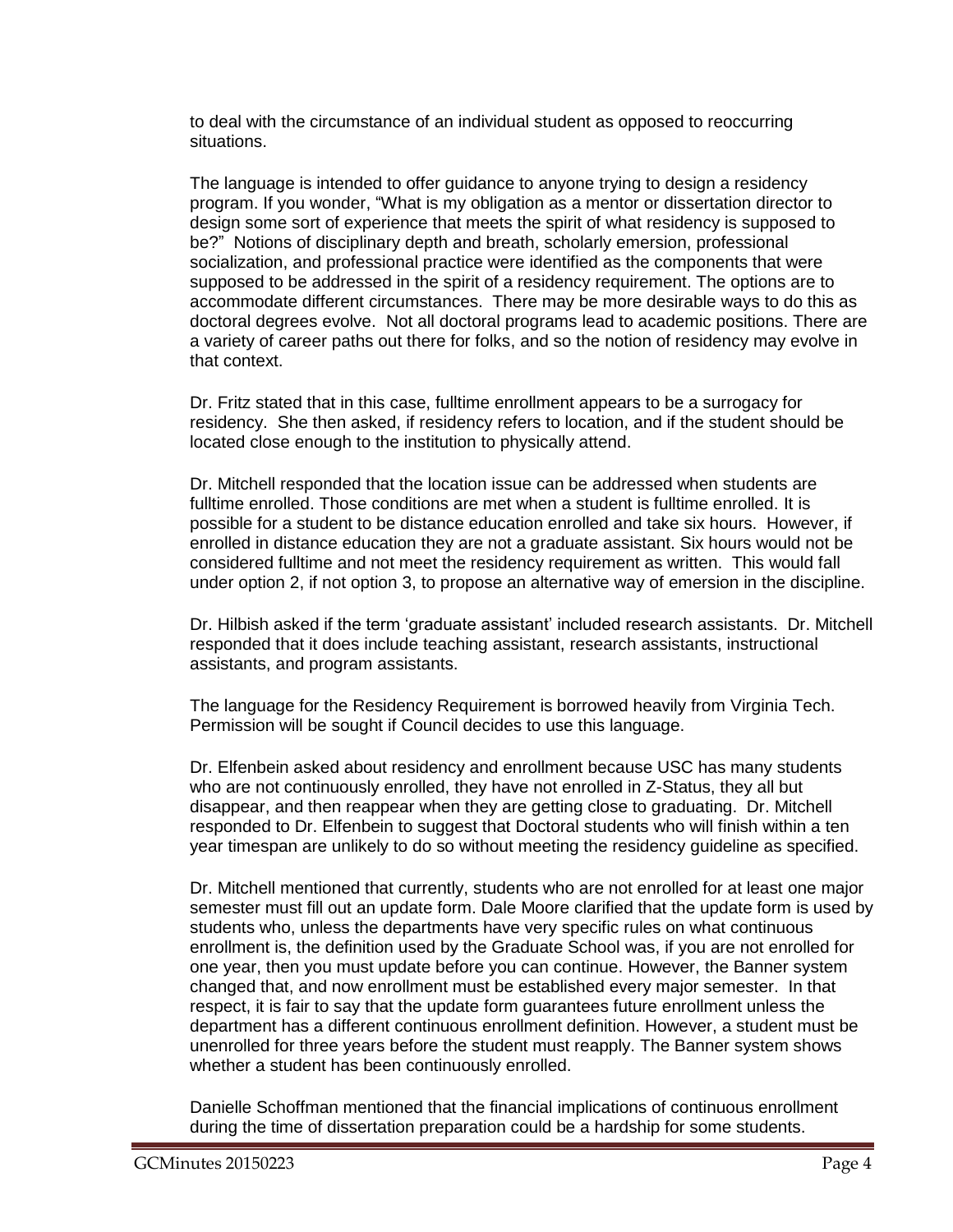Dr. Mitchell mentioned that individual programs can be more demanding in setting residency requirements.

Dr. Drasgow thought that the Graduate School set the residency requirement policy. Dr. Mitchell stated that the Graduate School's policy is that a doctoral student must complete their degree within 10 years.

Dr. Fritz referred to a section of the Graduate Directors handbook that states that any student using University resources, such as the Library, to complete their dissertation should be enrolled. Dr. Mitchell mentioned that this can be monitored when students graduate. When a student applies for graduation, we can notify the student that they must be enrolled the semester they plan to graduate.

Dr. Elfenbein mentioned a concern that offering an exception as in option three, might generate too much demand, and questioned whether it should be removed.

Dr. Nancy Brown suggested having only options one and two, but add a statement that any exceptions to these options will have to be approved.

After a discussion, Dr. Fritz presented the recommendation before Graduate Council for a vote. The recommendation is to accept the Residency Requirement language from Virginia Tech as a mechanism for establishing program residency requirements with an editorial change to delete option 3. The Graduate Council voted to unanimously accept the recommendation to be presented to Senior Vice Provost and Dean of Graduate Studies, Dr. Lacy Ford, for consideration. The revised proposal is attached at the end of these minutes.

#### 8. **Report of the Committee on 500/600 Level Courses, Distance Education and Special Courses** (Murray Mitchell)

A listing of 500/600 Level Courses was presented to Council. The list was presented to the Council for informational purposes only.

Course Change Proposal COMD 526 Disorders of [Articulation:](http://gradschool.sc.edu/facstaff/gradcouncil/2014/COMD%20526%20CCP.pdf) Evaluation and Therapy (3) Change prerequisites Current: COMD 507 or equivalent Proposed: COMD 501 and COMD 507 or equivalent [Effective Fall 2016]

Course Change Proposal and Bulletin Change MUSC 582 [Introduction to](http://gradschool.sc.edu/facstaff/gradcouncil/2014/MUSC%20582_Redacted.pdf) the Music Economics (3) Title change Current: Introduction to the Music Economics/(ies) Proposed: Music and Money [Effective: Fall 2016]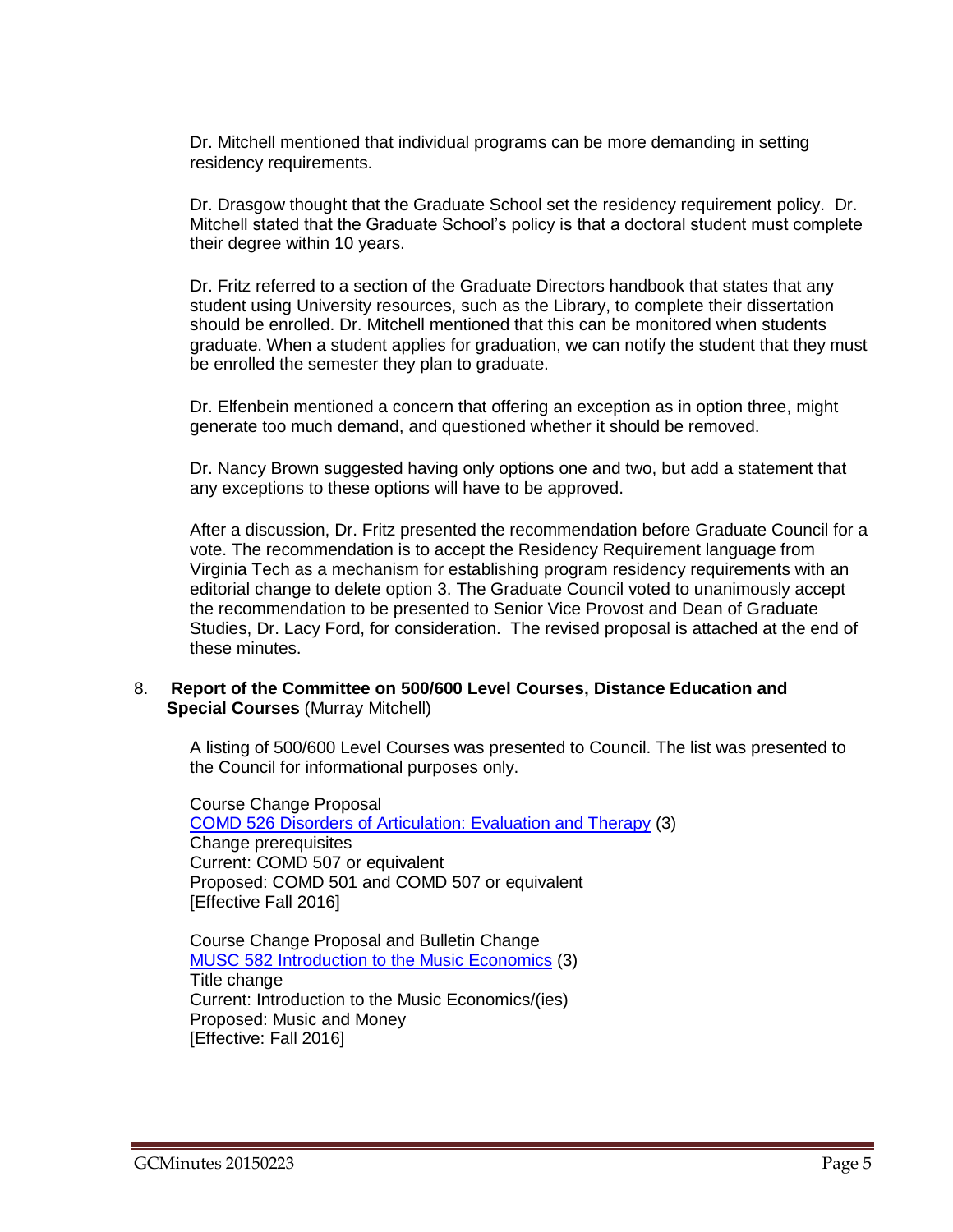## 9. **Associate Graduate Faculty Nominations** (Murray Mitchell)

Name: None Program: Term:

#### 10. **Fellowships and Scholarships Committee** (Caroline Nagel)

The Committee has its second meeting today to discuss Presidential Fellows and Trustee Fellowships. There are 20 Presidential Fellow applicants to review, and so far two students have accepted the Fellowship with three declines. An update will be given on the Trustee Fellowships at the next meeting.

#### 11. **Report of the Science, Math, and Related Professional Program Committee** (DeAnne Messias)

Course Change Proposal/Bulletin Change **APPROVED** STAT 702 [Introduction](http://gradschool.sc.edu/facstaff/gradcouncil/2014/STAT702%20CCP_Redacted.pdf) to Statistical Theory I (3) Current: Prerequisite MATH 241 Proposed: Prerequisite MATH 142 [Effective: Fall 2016]

Academic Program Actions/Bulletin Change **APPROVED** [Information](http://gradschool.sc.edu/facstaff/gradcouncil/2014/Computer%20Science%20Info%20Assurance%20APA_Redacted1.pdf) Assurance and Security Certificate (18)

#### Current: The graduate certificate program in information assurance and security requires at least 18 hours of graduate study, at least half of which must be courses at the 700 level or above with the CSCE designator, completed within a period of six years before the award of the certificate.

The 18 hours must include three core courses.

- CSCE 522 Information Security Principles
- CSCE 715 Network Systems Security
- CSCE 727 Information Warfare

Proposed: The graduate certificate program in information assurance and security requires 12 hours of graduate study, at least half of which must be courses at the 700 level or above with the CSCE designator, completed within a period of six years before the award of the certificate.

The 12 hours must include two core courses.

- CSCE 522 Information Security Principles
- CSCE 715 Network Systems Security

[Effective: Fall 2016]

Course Change Proposal/Bulletin Change **APPROVED** GEOL 800 Seminar – General [Geology](http://gradschool.sc.edu/facstaff/gradcouncil/2014/GEOL%20800_Redacted.pdf) (1-3) Current: 1-3 hours Proposed: 0-1 hours Required of all graduate students. No specified limit for enrolling for 0 credits, 14 times for 1 credit hour. Note: Pass-fail grading [Effective: Spring 2016]

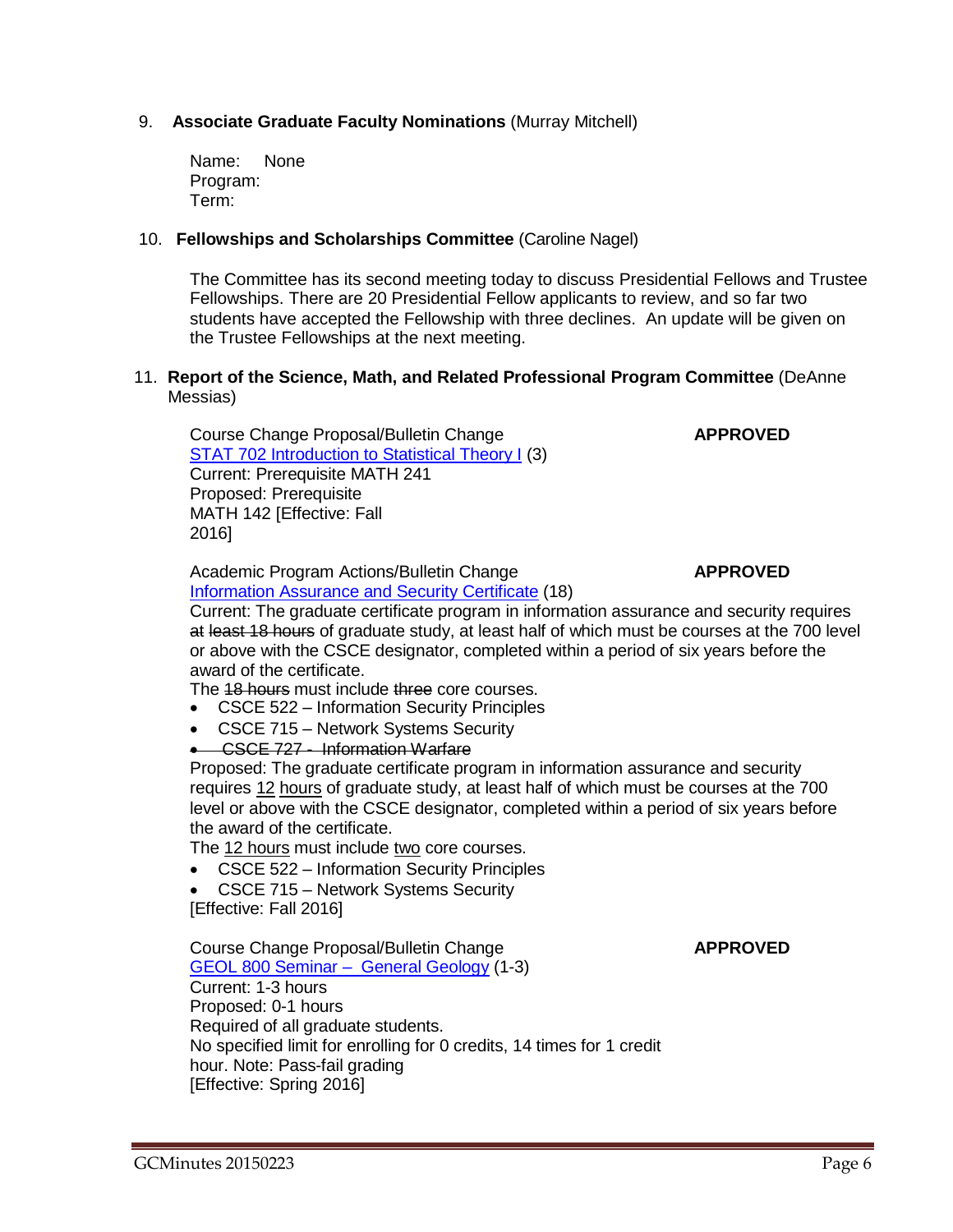### 12. **Report of the Humanities, Social Sciences, Education, and Related Professional Programs Committee** (Matt Brown)

| Course Change Proposal/Bulletin Change<br><b>PSYC 714 Psychoeducational Assessment of Children I (3)</b><br>Current: 3 credits<br>Proposed: 1-3 credits<br>[Effective: Fall 2015]      | <b>APPROVED</b> |
|----------------------------------------------------------------------------------------------------------------------------------------------------------------------------------------|-----------------|
| Course Change Proposal/Bulletin Change<br><b>PSYC 715 Psychoeducational Assessment of Children II (3)</b><br>Current: 3 credits<br>Proposed: 1-3 credits<br>[Effective: Fall 2015]     | <b>APPROVED</b> |
| Course Change Proposal/Bulletin Change<br><b>PSYC 716 Selected Topics in Psychoeducational Evaluation (3)</b><br>Current: 3 credits<br>Proposed: 1-3 credits<br>[Effective: Fall 2015] | <b>APPROVED</b> |
| Course Change Proposal/Bulletin Change<br><b>PSYC 832B Practicum in School Psychology (3)</b><br>Current: 3 credits<br>Proposed: 1-3 credits<br>[Effective: Fall 2015]                 | <b>APPROVED</b> |
| Course Change Proposal/Bulletin Change<br>PSYC 832C Practicum in School Psychology (3)<br>Current: 3 credits<br>Proposed: 1-3 credits<br>[Effective: Fall 2015]                        | <b>APPROVED</b> |

## 13. **Report of the Grievances, Appeals and Petitions Committee** (Erik Drasgow)

No report

### 14. **Other Committee Reports**

No report

## 15**. Old Business**

No report

## 16. **New Business**

Dr. Finnigan and Geniese James presented an overview of the new electronic Academic Programs Proposal System to Graduate Council. The link to where these forms can be accessed is here: [http://www.sc.edu/programproposal/.](http://www.sc.edu/programproposal/)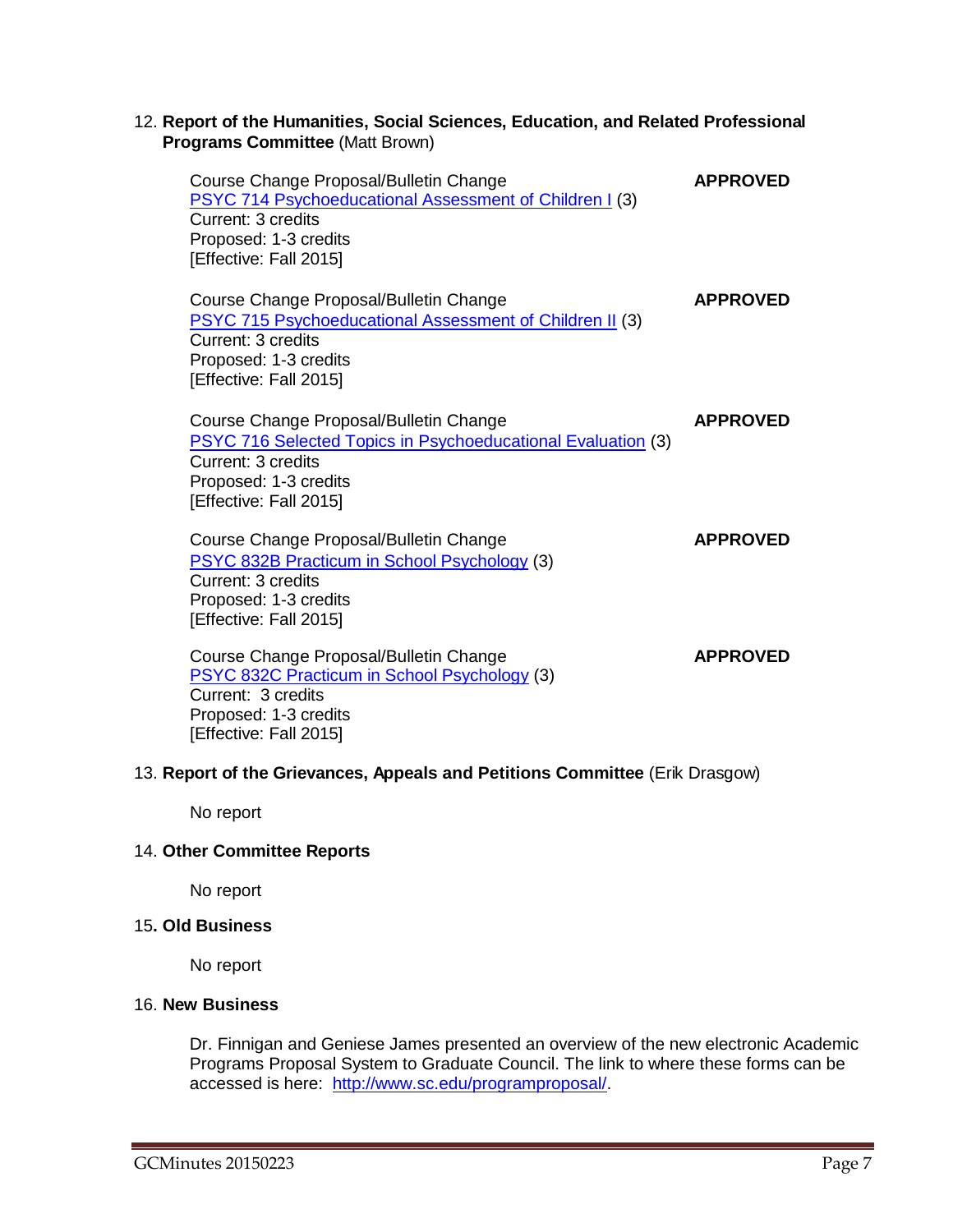## 17. **Good of the Order**

## 18. **Adjournment**

The meeting adjourned at 3:25 P.M.

#### **Murray Mitchell, Secretary**

cc:

President Harris Pastides Senior Vice Provost and Dean of Graduate Studies Lacy Ford Provost Michael Amiridis Deans Department Chairs Graduate Directors Aaron Marterer, University Registrar Jodie Morris, Office of the Registrar Andrew Graves, Office of the Registrar Nancy Floyd, Office of Institutional Assessment and Compliance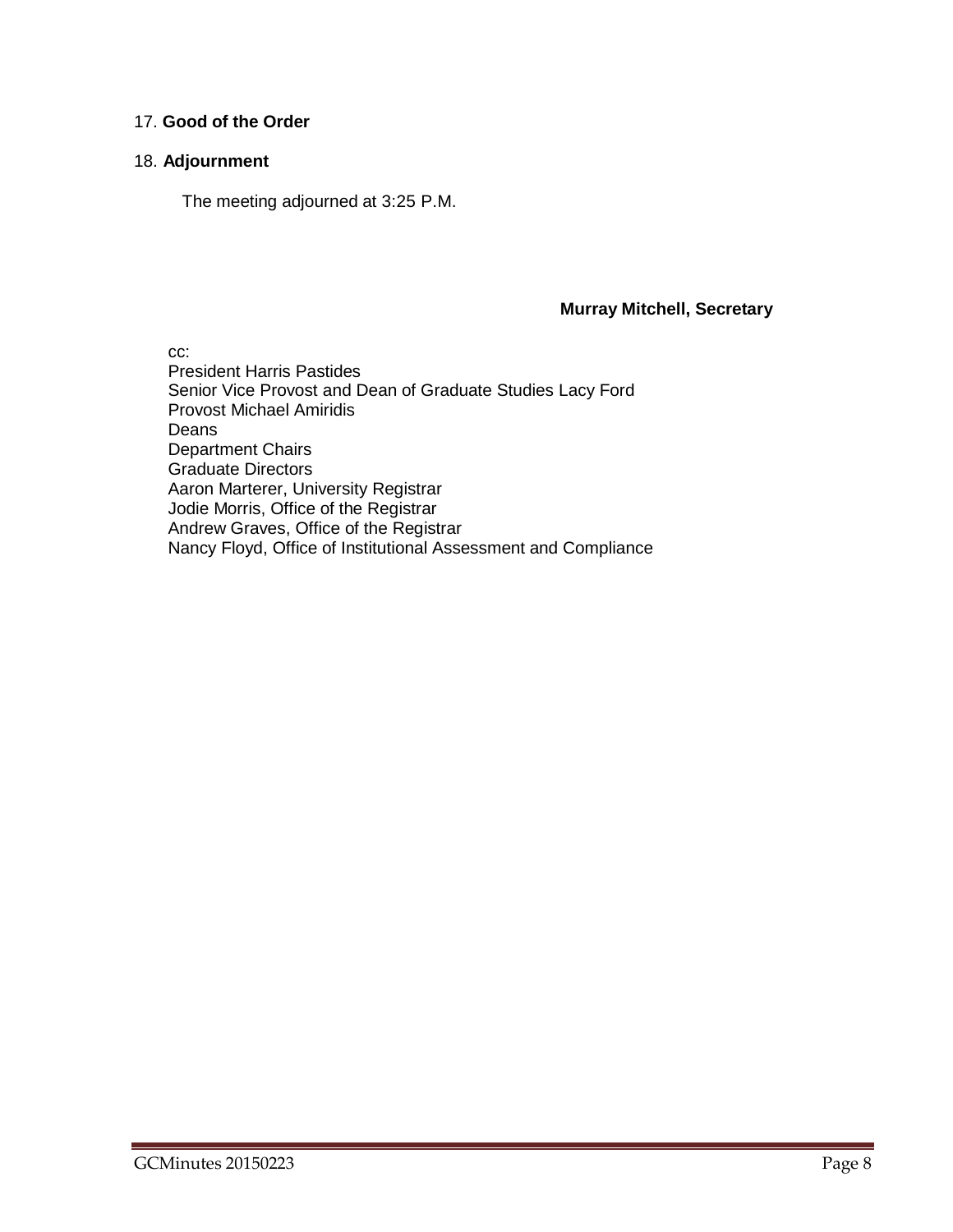# **Report of the Academic Policy and Practices Committee Graduate Council Meeting February 23, 2015**

Attached are four items for consideration by the Graduate Council in regard to a Residency Requirement for Doctoral Programs.

- 1. The original charge to the committee.
- 2. A summary of results from peer and peer aspirant institutions.
- 3. A proposal for a change to the Graduate Bulletin.
- 4. A proposal for an addition to the Handbook for Graduate Directors.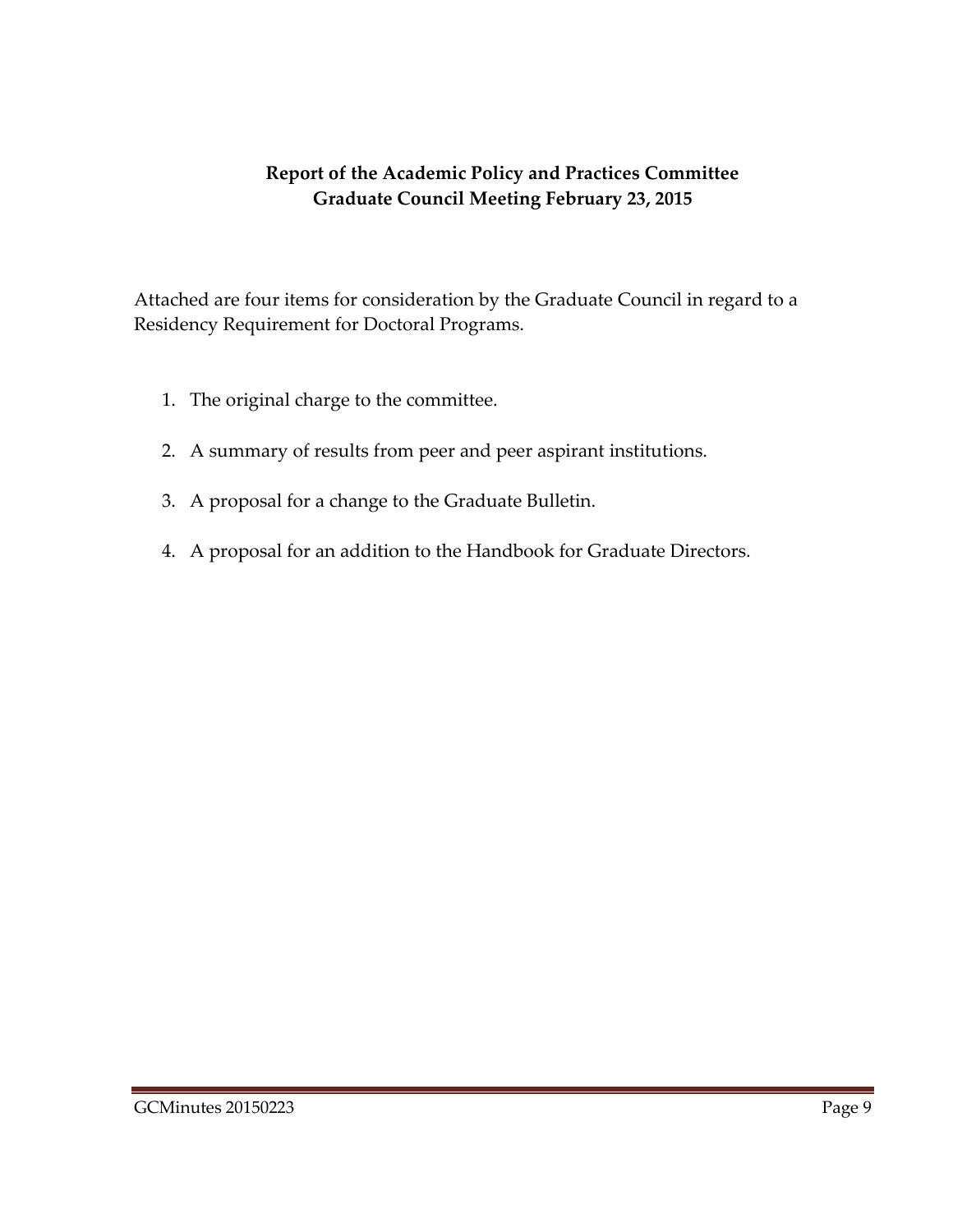# *Brief Background*

There is a "residency requirement" for students engaged in pursuit of a doctoral degree at The University of South Carolina (reproduced below). The emergence of online degree programs and distance education are just two artifacts with a potential impact on higher education. It is, therefore, timely to revisit the extent to which there is a continued need for having a residency requirements for graduate degrees at this institution.

# *Charge to The Academic Policy and Practices Committee:*

Examine the current statement of a residency requirement and offer recommendations for consideration by the Graduate Council and in pursuit of a recommendation to the Dean of Graduate Studies regarding residency requirements for doctoral degrees at The University of South Carolina.

# **Specifically**:

- 1. Compare to residency requirements at peer and peer aspirant institutions.
- 2. Solicit input from the Council of Graduate Schools for policy and current requirements at member institutions.
- 3. Identify and solicit input from other constituents likely to be impacted by a policy regarding a residency requirement.
- 4. Summarize results of these inquiries and draft a recommendation for the Graduate Council to consider.

# **Residency Requirement (Current Graduate Bulletin Statement)**

The intent of a residency requirement is to ensure that doctoral students benefit from and contribute to the full spectrum of educational and professional opportunities provided by the graduate faculty of a research university. When establishing residency, the student should interact with faculty and peers by regularly attending courses, conferences, and seminars and using the library, library services, and other resources that support excellence in graduate education.

After admission to the doctoral program, the doctoral residency requirement is satisfied with 18 hours of course work taken in 3 consecutive major semesters. Enrollment in a summer term is not required to maintain continuity, but credits earned during summer terms (including May Session) will count toward the 18 hours required for residency.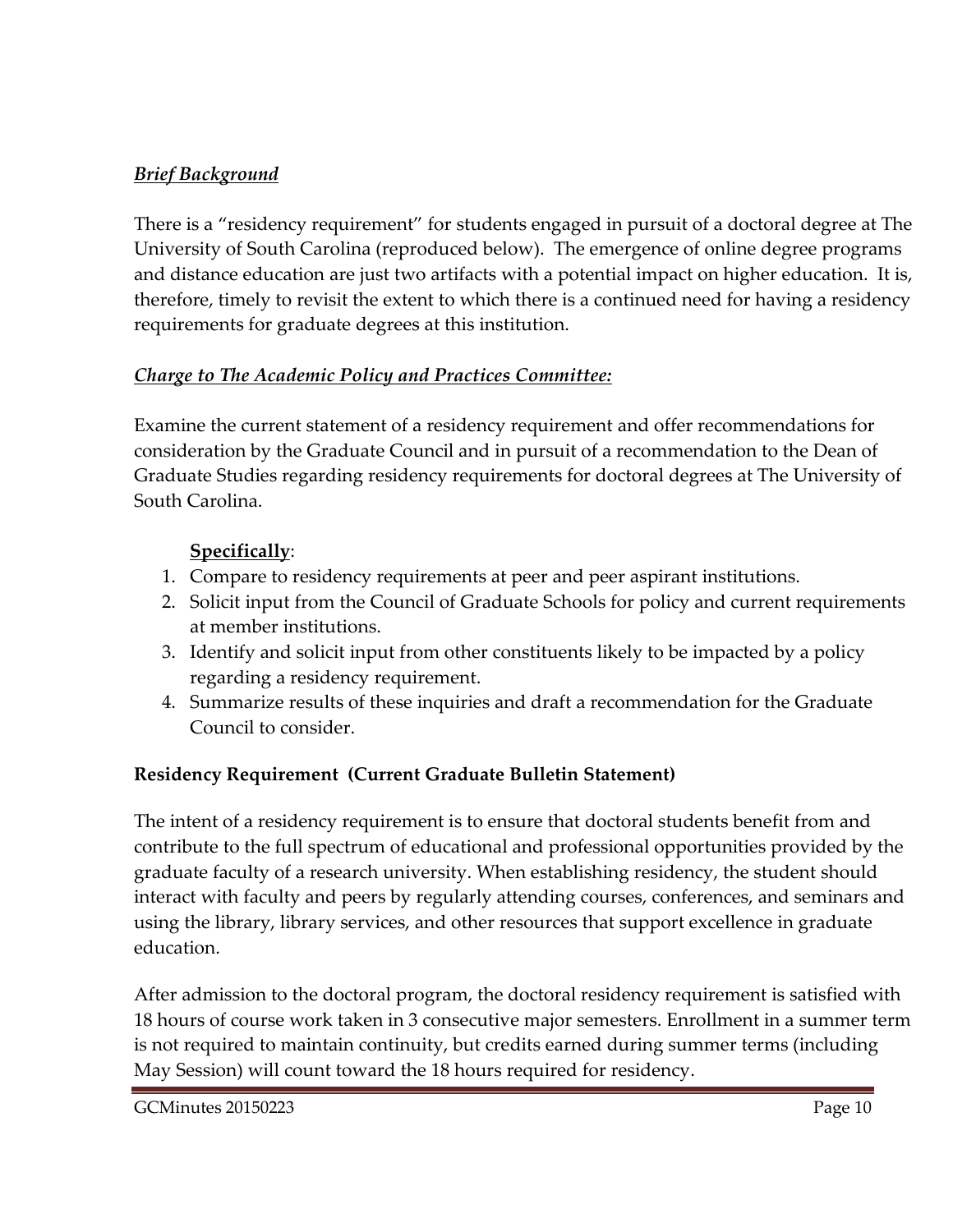Each graduate program may establish residency requirements that exceed these minimum standards. In doing so, the program may exclude certain courses and credit hours from meeting the residency requirement. The student's advisory committee certifies on the doctoral program of study [\(D-POS](http://gradschool.sc.edu/DocLibrary/documents/doctoralprogramofstudy.pdf)) form the term dates and the courses that satisfy the student's residency requirement.

# **Results of a search for Residency Requirements from other Institutions**

A total of 16 program variations were consulted:

- Peer: Kentucky, Tennessee, Georgia, Connecticut and Rutgers.
- Peer Aspirant: Chapel Hill, Virginia, Maryland, Indiana and Missouri.
- CGS Listserv queries and a recommended program variation

# **Summary of Results:**

- 4 programs have no central requirement; only program specific requirements.
- 4 programs have a requirement for 2 consecutive semesters, or, program specific requirements.
- 3 programs have no central requirement; they consider degree completion to be sufficient.
- 1 program has a requirement for 4 semesters of full time enrollment.
- 1 program has requirement for a single semester or 2 summers of full time enrollment.
- 1 program requires continuous enrollment to degree completion.
- 1 program has no residency requirement at all.
- 1 program is "under construction" as this issue is revisited.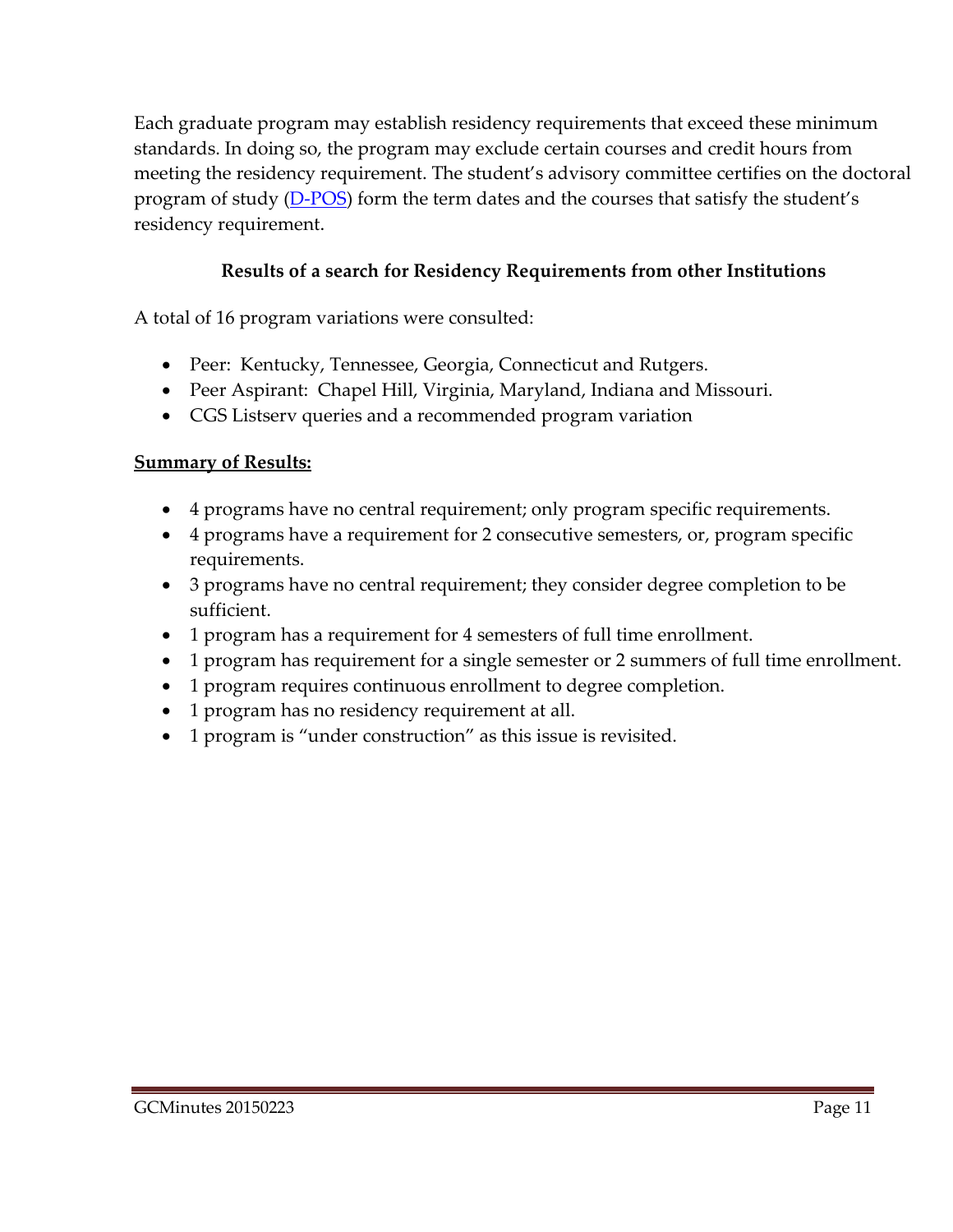## **Current Wording**

Source: Graduate Bulletin:

[http://bulletin.sc.edu/content.php?catoid=72&navoid=8177#Residency\\_Requirement](http://bulletin.sc.edu/content.php?catoid=72&navoid=8177#Residency_Requirement)

#### **Residency Requirement**

The intent of a residency requirement is to ensure that doctoral students benefit from and contribute to the full spectrum of educational and professional opportunities provided by the graduate faculty of a research university. When establishing residency, the student should interact with faculty and peers by regularly attending courses, conferences, and seminars and using the library, library services, and other resources that support excellence in graduate education.

After admission to the doctoral program, the doctoral residency requirement is satisfied with 18 hours of course work taken in 3 consecutive major semesters. Enrollment in a summer term is not required to maintain continuity, but credits earned during summer terms (including May Session) will count toward the 18 hours required for residency.

Each graduate program may establish residency requirements that exceed these minimum standards. In doing so, the program may exclude certain courses and credit hours from meeting the residency requirement. The student's advisory committee certifies on the doctoral program of study  $(D-POS)$  form the term dates and the courses that satisfy the student's residency requirement.

## **Proposed Change**

#### **Residency Requirement**

The intent of a residency requirement is to ensure that doctoral students benefit from and contribute to the full spectrum of educational and professional opportunities provided by *working closely with* the graduate faculty *and other students* of a research university. When establishing residency, the student should interact with faculty and peers by regularly attending courses, conferences, and seminars and using the library, library services, and other resources that support excellence in graduate education. *The membership of the Graduate Faculty of The University of South Carolina subscribe to the position that a residency requirement may be met in a variety of ways, and that these ways may relate to the particulars of different degree programs.*

After admission to the doctoral program, the doctoral residency requirement is satisfied with 18 hours of course work taken in 3 consecutive major semesters. Enrollment in a summer term is not required to maintain continuity, but credits earned during summer terms (including May Session) will count toward the 18 hours required for residency.

*All graduate programs are expected to encourage, design, provide and monitor the means for doctoral students to acquire the knowledge, skills, attitudes and values appropriate to their discipline through mechanisms that extend beyond mere course work. Regular attendance in courses to gain experience with specialized equipment and other scholarly materials and at seminars presented by scholars at The University of South Carolina and other invited guests is a beginning point. Additional experiences may include, but not be limited to, attending and presenting at professional conferences, participation in scholarly presentations of scholarly work, assisting with the conceptualization, and development and application for funding of scholarly efforts.*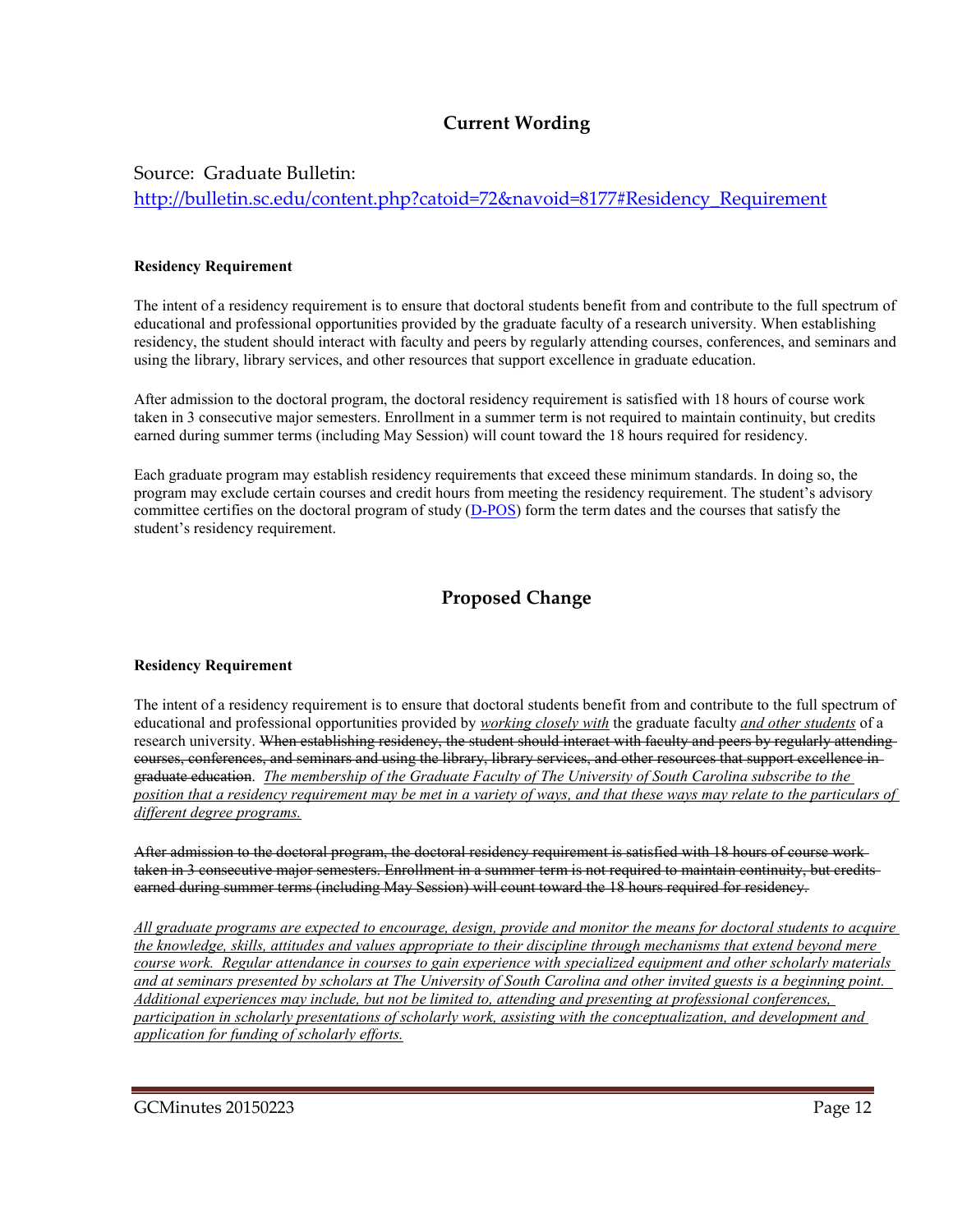*Given the diversity of disciplinary traditions at a major research university, residency requirements may be met in different ways. At The University of South Carolina, residency requirements may be met in one of two ways:*

- *Option 1. Two consecutive semesters of full-time enrollment. Full time enrollment is defined as enrollment for 6 hours for students serving as graduate assistants and 9 hours for students who are not graduate assistants; consecutive semesters could be fall/spring, spring/summer, summer/fall, or spring/fall. Programs are expected to provide enrichment opportunities beyond course enrollment to help doctoral students understand and meet the intention of the residency requirement.*
- *Option 2. Program-specific alternative residency plan. Diverse academic traditions and rapidly changing technology are factors that make a single approach to meeting the intention of a residency requirement problematic. Hence, program representatives may propose alternative methods to achieving the residency goals. This proposal would be submitted to the associate dean of The Graduate School for consideration by The Graduate Council.*

Each graduate program may establish residency requirements that exceed these minimum standards. In doing so, the program may exclude certain courses and credit hours from meeting the residency requirement. The student's advisory committee certifies on the doctoral program of study [\(D-POS\)](http://gradschool.sc.edu/DocLibrary/documents/doctoralprogramofstudy.pdf) form the term dates and the courses or other means by which the student satisfies the that satisfy the student's residency requirement. In the event that unique circumstances arise, it may be possible for a student to meet the residency requirement through an individualized plan. A proposal for an individual residency plan can be submitted to the associate dean of The Graduate School for consideration and action.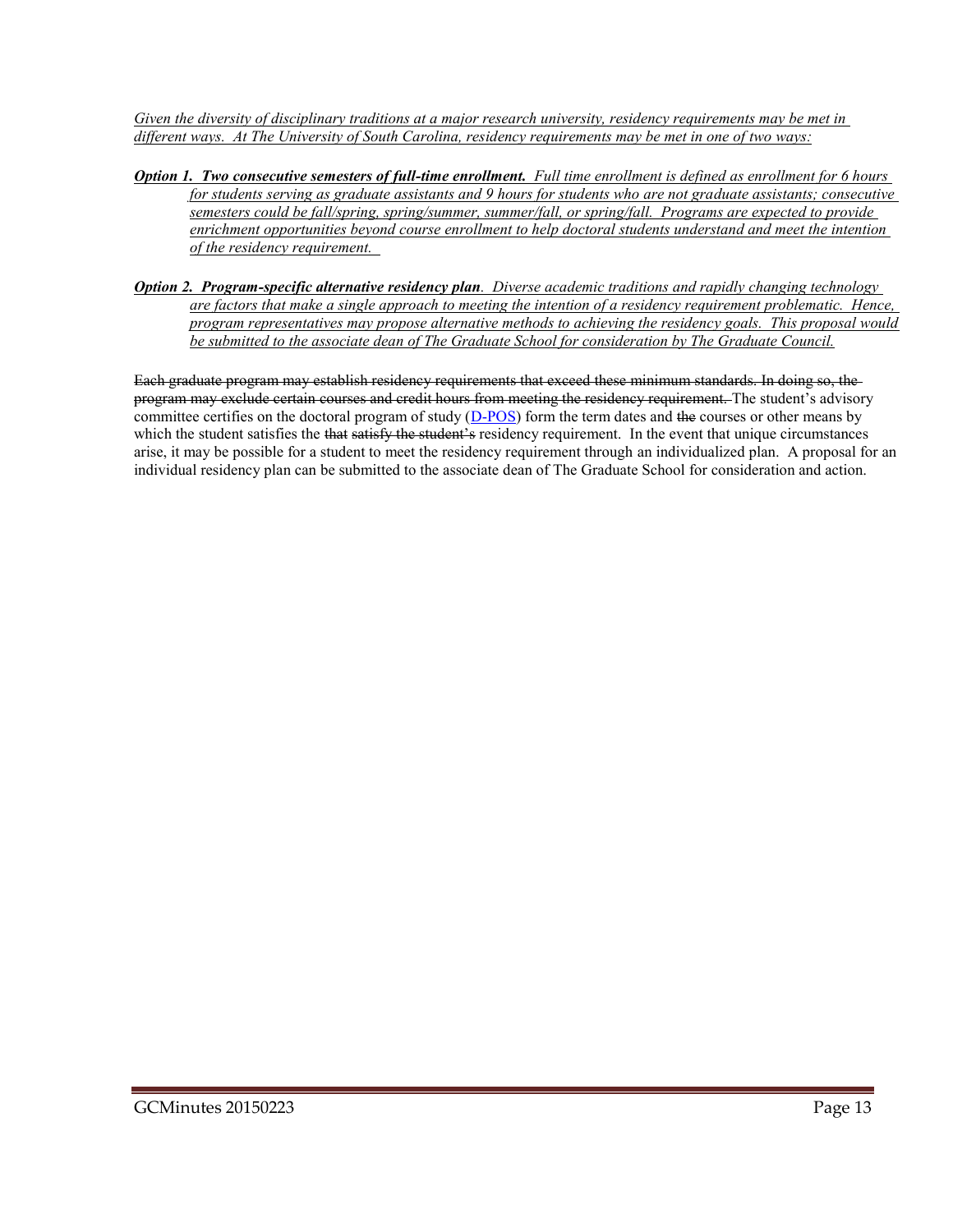## Additional Information to be included in the Graduate Director's Manual

#### **Residency Requirement For Doctoral Students**

The intent of a residency requirement is to ensure that doctoral students benefit from and contribute to the full spectrum of educational and professional opportunities provided by working closely with the graduate faculty and other students of a research university. The members of the Graduate Faculty at The University of South Carolina subscribe to the position that a residency requirement may be met in a variety of appropriate ways for different degree programs.

All graduate programs are expected to encourage, design, provide and monitor the means for doctoral students to acquire the knowledge, skills, attitudes and values appropriate to their discipline through mechanisms that extend beyond mere course work. Regular attendance in courses to gain experience with specialized equipment and other scholarly materials and at seminars presented by scholars at The University of South Carolina and other invited guests is a beginning point. Additional experiences may include, but not be limited to, attending and presenting at professional conferences, participation in scholarly presentations of scholarly work, assisting with the conceptualization, and development and application for funding of scholarly efforts.

Given the diversity of disciplinary traditions at a major research university, residency requirements may be met in different ways. At The University of South Carolina, residency requirements may be met in one of two ways:

- **Option 1. Two consecutive semesters of full-time enrollment.** Full time enrollment is defined as enrollment for 6 hours for students serving as graduate assistants and 9 hours for students who are not graduate assistants; consecutive semesters could be fall/spring, spring/summer, summer/fall, or spring/fall. Programs are expected to provide enrichment opportunities beyond course enrollment to help doctoral students understand and meet the intention of the residency requirement.
- **Option 2. Program-specific alternative residency plan**. Diverse academic traditions and rapidly changing technology are factors that make a single approach to meeting the intention of a residency requirement potentially problematic. Hence, program representatives may propose alternative methods to achieving the residency goals. This proposal would be submitted to the associate dean of The Graduate School for consideration by The Graduate Council.

The student's advisory committee certifies on the doctoral program of study ([D-POS\)](http://gradschool.sc.edu/DocLibrary/documents/doctoralprogramofstudy.pdf) form the term dates and courses or other means by which the student satisfies the residency requirement. In the event that unique circumstances arise, it may be possible for a student to meet the residency requirement through an individualized plan. A proposal for an individual residency plan can be submitted to the associate dean of The Graduate School for consideration and action.

#### **Mechanism for Establishing a Program Residency Requirement**

Proposals for an alternative residency plans (option 2 above) should be submitted to the associate dean of The Graduate School. Program-specific alternative residency plans will be presented to the Graduate Council for action. Proposals should be submitted by the academic unit at least one semester before the desired effective date for implementation.

Individual alternative residency plans will be acted upon by the associate dean of The Graduate School who will seek guidance from the Grievances, Appeals and Petitions Committee on an "as needed" basis. Proposals must be submitted by the student and faculty advisor/committee as appropriate, as early as possible or no later than concurrent with submission of the program of study.

Proposals must include a description of how this alternative proposal will address (a) Disciplinary depth and breadth; (b) Scholarly immersion; (c) Professional socialization; and (d) Professional practice.